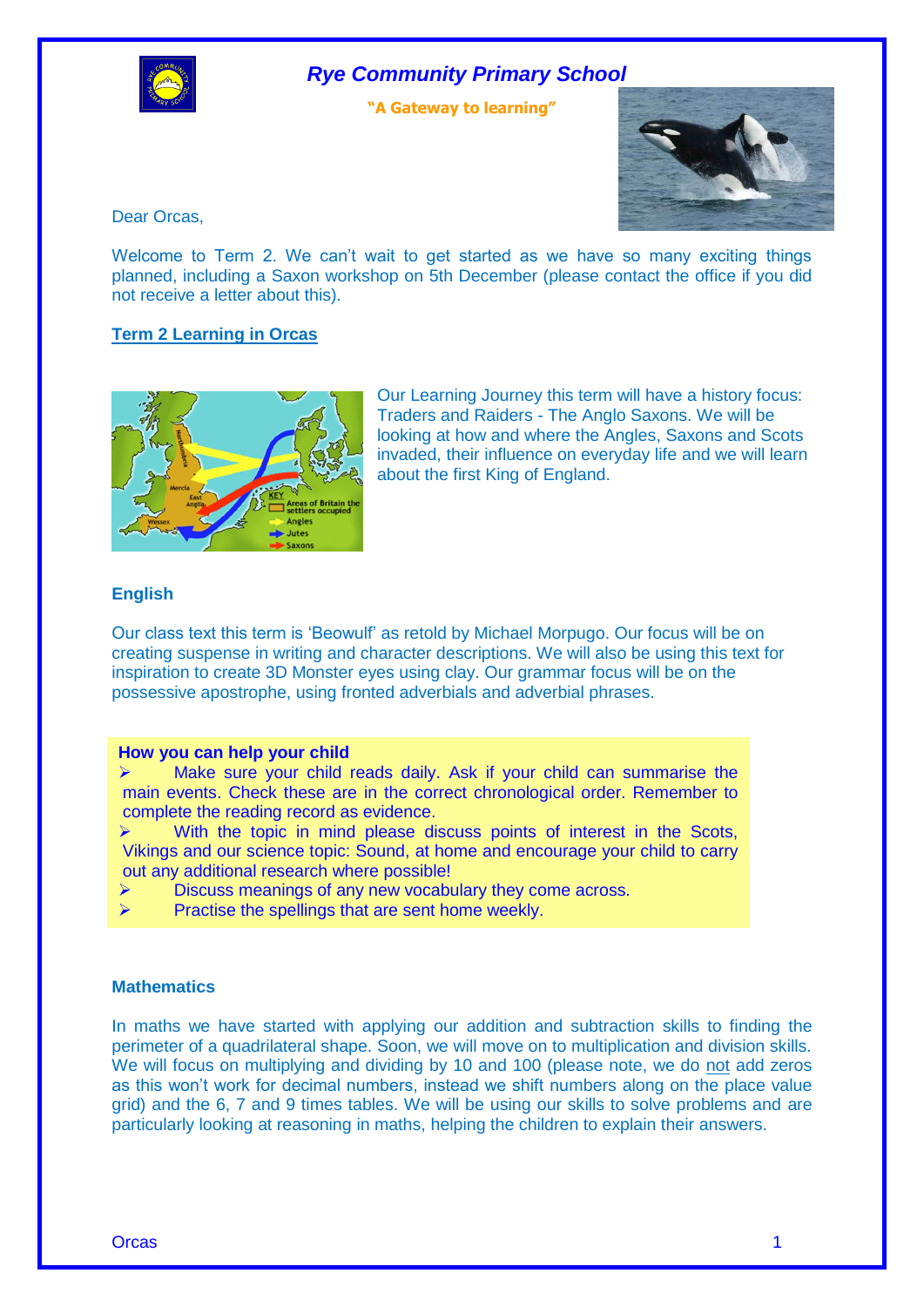

# *Rye Community Primary School*

**"A Gateway to learning"**

#### **How you can help your child**

 $\triangleright$  Look for opportunities to talk about maths in the everyday environment. The learning overview hand-out from 'Meet the Teacher' may help with this.

 $\triangleright$  Support your child and give them time to use mental calculation skills in real life contexts.

 $\triangleright$  Encourage your child to spend 10 minutes each day learning the times tables on TTRockstars.

#### **Science**

Our science topic this term is 'Sound'. We will be exploring how sound waves travel, what pitch is, volume and how the human ear works.

## **PE**

PE will be taught by Mr Sayer on a **Thursday** afternoon**.** Please ensure that your child has a named PE kit in school.

**Termly Homework Project** This term we would like you to choose one project (or more if you would like!) from the attached list over the page.

Our learning celebration will take place on Friday 13 December at 2.30 pm. Details will follow. Thank you for your continued support.

If you have any queries do not hesitate to contact us.

Mrs Smout and Miss Leach